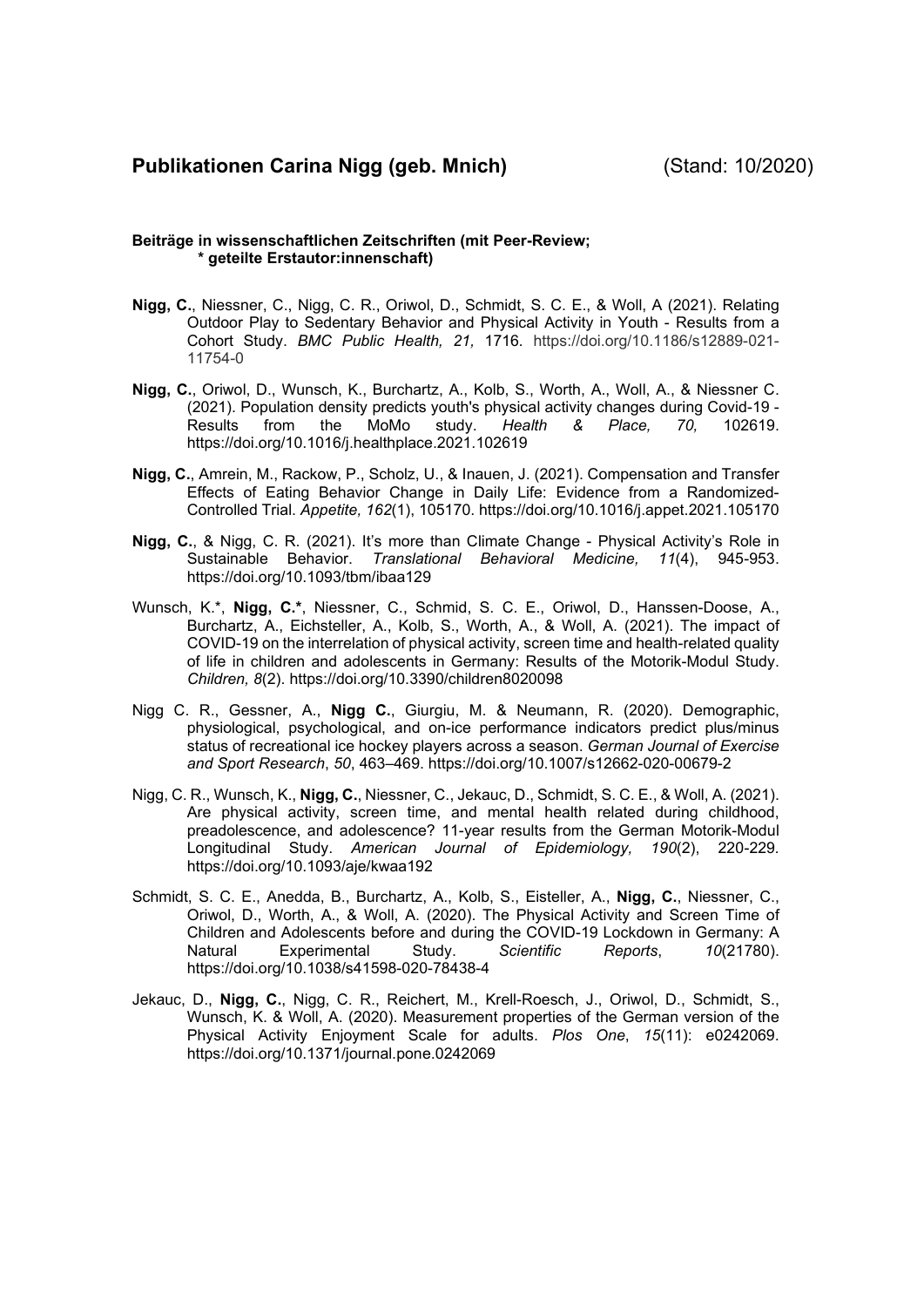- Nigg, C., Fuchs, R., Gerber, M., Jekauc, D., Koch, T., Krell-Roesch, J., Lippke, S., **Mnich, C.**, Novak, B., Ju, Qianqian, Sattler, M. C., van Poppel, Mireille, Reimers, A. K., Wagner, P. W., Woods, C., & Woll, A. (2020). Assessing Physical Activity through Questionnaires – A Consensus of Best Practices and Future Directions. *Psychology of Sport and Exercise*, 50, 101715. doi.org/10.1016/j.psychsport.2020.101715
- Nigg, C.; Phu, T.; & **Mnich, C.** (2020). Strategies TO Prevent (STOP) Substance Abuse: A Website for Adolescents in Hawaii. *Journal of Substance Use, 25*(1), 88-94*.*  doi.org/10.1080/14659891.2019.1664659
- Jekauc, D., **Mnich, C.**; Niessner, C.; Wunsch, K., Nigg, C. R., Krell-Roesch, J., & Woll, A. (2019). Testing the Harter-Model: Physical Activity, Self-Esteem and Enjoyment in<br>Children and Adolescents. Frontiers in Psychology, 10, 2568.  $A$ dolescents. doi.org/10.3389/fpsyg.2019.02568
- **Mnich, C.**, Weyland, S., Jekauc, D., & Schipperijn, J. (2019). Psychosocial and Physiological Health Outcomes of Green Exercise in Children and Adolescents - A Systematic Review. *International Journal of Environmental Research and Public Health*, *16*, 4266. doi.org/10.3390/ijerph16214266
- **Mnich, C.**, Bachert, P., Kunkel, J., Wäsche, H., Neumann, R., & Nigg, C. R. (2019). Stand up, Students! Decisional Cues Reduce Sedentary Behavior in University Students. *Frontiers in Public Health, 7,* 230. doi.org/10.3389/fpubh.2019.00230
- **Mnich, C.** (2019). Is there Europeanization of physical activity promotion? A neofunctional approach. *Health Policy, 123,* 317-326*.* doi.org/10.1016/j.healthpol.2019.01.004

### **Beiträge in Sammelbänden und Handbüchern**

- **Nigg, C.**, Benkert, R., & Abel, T. (in press). Gesundheitskompetenz bei Studierenden während Covid-19*.* In: Rathmann, K., Dadaczynski, K., Okan, O., & Messer, M. (Hrsg.). *Springer Reference Pflege – Therapie – Gesundheit*.
- Jekauc, D., **Mnich, C.**; Brehm, W., & Bös, K. (in press). Bewegung und Gesundheit. In: Schwartz, F. W.; Walter, U.; Siegrist, J.; Kolip, P.; Leidl, R.; Dierks, M. L.; Busse, R.; Schneider, N. (Hrsg). *Public Health. Gesundheit und Gesundheitswesen*. Elsevier.

### **Pre-Prints**

**Nigg, C.,** Petersen, E., MayIntyre, T. (2020). Natural environments, Psychosocial Health, and Health Behaviors during COVID-19 – A Scoping Review. *PsyArXiv*. Verfügbar unter psyarxiv.com/a9unf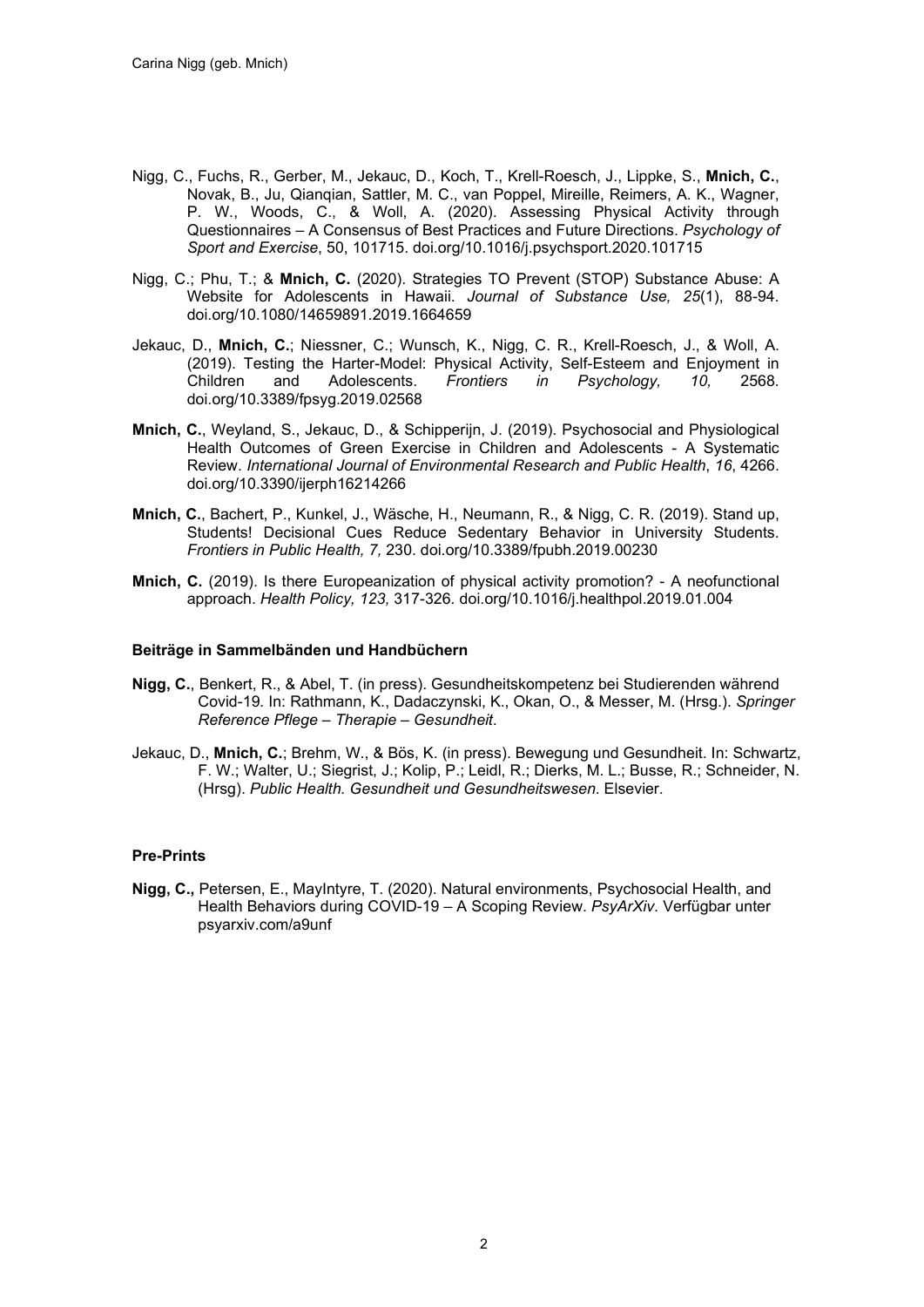## **Begutachtete Abstracts/Kongressbeiträge**

**Nigg, C**. & Nigg, C. R. Physical activity's role in sustainable behavior. *Mini Oral Presentation at the Conference of the International Society of Physical Activity and Health.*

**Nigg., C.**, Dekanovic, M., Endes, S., Nigg, C. R., & Schmidt, M. (2021). Effects of active and active structured play on physical activity in preschool children – A systematic review. *Mini Oral Presentation at the Conference of the International Society of Physical Activity and Health.*

**Nigg, C.,** Weber, C., Schipperijn, C., Reichert, M., Oriwol, D., Worth, A., Woll, A., & Niessner, C., (2021). Youth Show Stronger Detrimental Physical Activity and Screen Time Trends in Rural Areas. *Mini Oral Presentation at the Conference of the International Society of Physical Activity and Health.*

**Nigg, C.**, Oriwol, D., Wunsch, K., Burchartz, A., Kolb, S., Worth, A., Woll, A., & Niessner C. (2021). Bevölkerungsdichte beeinflusst das Bewegungsverhalten von Kindern und Jugendlichen während des ersten Covid-19 Lockdowns in Deutschland – Ergebnisse der MoMo-Studie. [Population Density Predicts Physical Activity of Children and Adolescents during Germany's First Covid-19 Lockdown – Results of the MoMo-Study]. *Symposium presentation at the German Health Psychology Conference, Erlangen, Germany, Virtual Meeting.*

**Nigg, C.,** Lautenbach, S., Braun, U., Reinhard, I., Zipf, A., Ebner-Priemer, A., Tost, H., Meyer-Lindenberg, A., Reichert, M. (2021). Combining Context and Behavior as Predictors of Adolescents' Mood Makes a Difference. *Symposium presentation at the conference of the Society of Ambulatory Assessment, Zurich, Switzerland, Virtual Meeting*.

**Nigg, C.,** Wolff, W., Schüler, J. (2021). Achievement-related Emotions in Green Exercise Settings. *Symposium presentation at the conference of the Germany Society for Sport Psychology (asp), Virtual Meeting*.

**Nigg, C.,** Amrein, A., Rackow, P., Scholz, U., & Inauen, J. (April 2021). Compensation and Transfer Effects of Eating Behavior Change in Daily Life: Evidence from a Randomized-Controlled Trial. *Annual Meeting of the Society of Behavioral Medicine, Virtual Meeting*.

**Mnich, C.,** Lautenbach, S., Braun, U., Reinhard, I., Schipperijn, J., Zipf, A., Ebner-Priemer, U. W., Tost, H., Meyer-Lindenberg, A., & Reichert, M. (2020). Is it Physical Activity or Green Space that Impacts Adolescent's Mood? – An Ambulatory Assessment Study. *International Society of Behavioral Nutrition and Physical Activity Book of Abstracts, Book of Abstracts, p. 65*.

**Mnich, C.**, Nigg, C. R., Jekauc, D., Wäsche, H., Schmidt, S., & Woll, A. (2020). Investigating Socio-Ecological Physical Activity Predictors across Adolescence and Young Adulthood – the MoMo Study. *International Society of Behavioral Nutrition and Physical Activity Book of Abstracts, p. 277.*

Zinnowitz AG 1, **Mnich C.**, & Nigg C. R. (2020). What Motivates Children and Adolescents to be Physically Active? Perspectives from a German Sports Science Academy. *Annals of Behavioral Medicine, 54* (Suppl 1), S372*.*

**Mnich, C.**, Nigg, C. R., Jekauc, D., Wäsche, H., Schmidt, S., & Woll, A. (2020). Exploring the Interactiveness of the Socio-Ecological Model's Levels for Physical Activity in German Youths. *Annals of Behavioral Medicine, 54* (Suppl 1), S381.